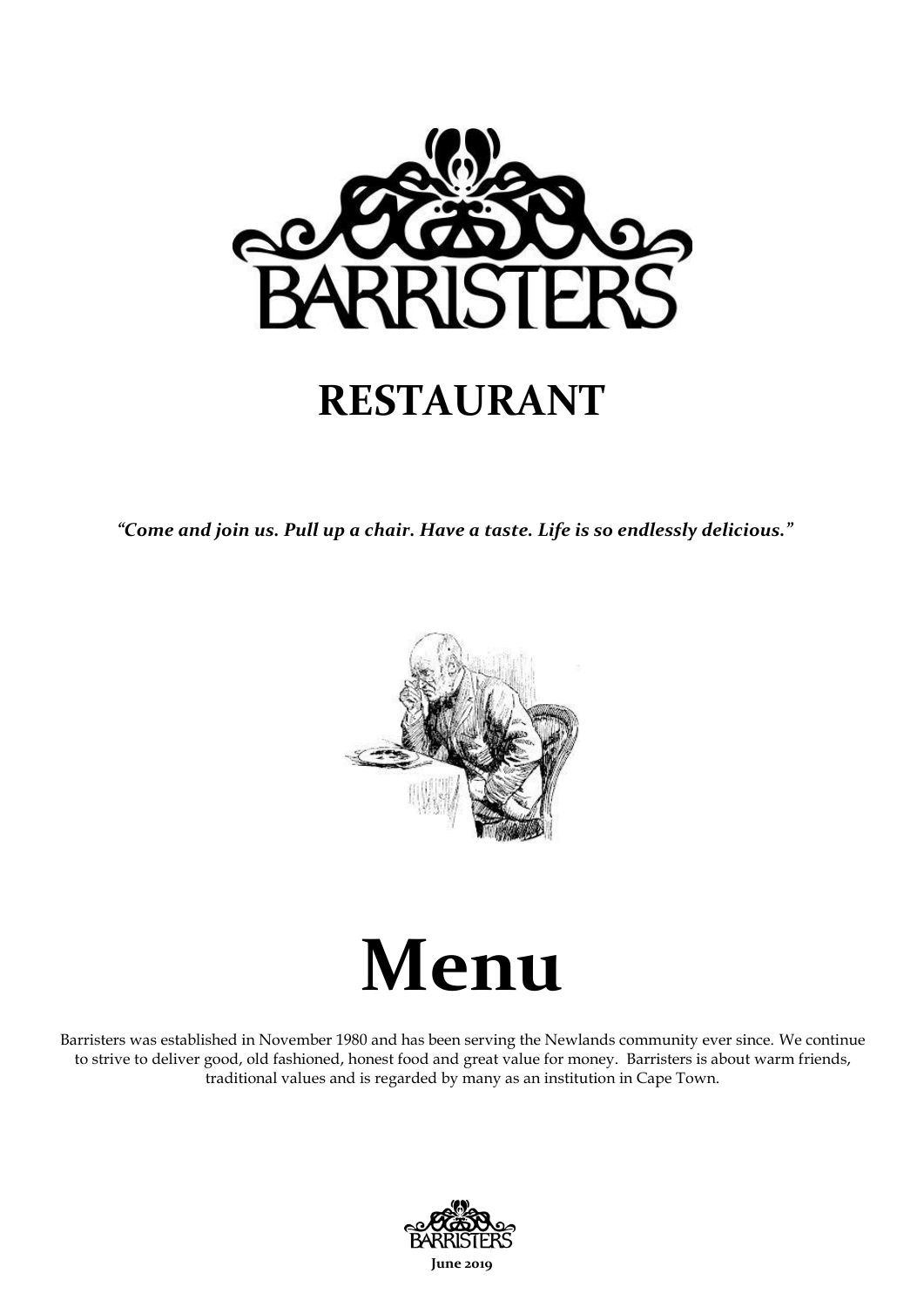## **Breakfast**

*Available until 1:00 pm*

| <b>Egg Roll</b>                                                                                                                                                          | $R_{30}$        |
|--------------------------------------------------------------------------------------------------------------------------------------------------------------------------|-----------------|
| A perfectly fried egg on a toasted bread roll.<br>Add: Bacon or cheese portion                                                                                           | $R_{15}$        |
| <b>Toasted Sandwiches</b>                                                                                                                                                | $R_{45}$        |
| Choose any two fillings: cheese, tomato, onion, egg, basil pesto, bacon, chicken mayo, avocado pear<br>served with chips or a salad                                      |                 |
| <b>Mince on Toast</b>                                                                                                                                                    | $R_{50}$        |
| Rich savoury mince, served on a single slice of toast<br>Add a fried egg                                                                                                 |                 |
| <b>Barristers Omelette</b>                                                                                                                                               | R <sub>65</sub> |
| Three egg omelette, the best you can get! Our omelettes take time to prepare so do not order if you're<br>in a hurry!                                                    |                 |
| Choose any two fillings: cheddar cheese, tomato, bacon, mushrooms, spinach, feta, chives.                                                                                |                 |
| <b>Barristers Breakfast</b>                                                                                                                                              | $R_{75}$        |
| Two eggs to order, bacon, grilled tomato, baked beans & toast served with marmalade or jam. Served<br>with Ceylon Tea or Americano Coffee.                               |                 |
| <b>Full English Breakfast</b>                                                                                                                                            | R <sub>95</sub> |
| Two eggs to order, bacon, grilled tomato, grilled mushrooms, baked beans, pork sausage and a toast<br>basket with preserves. Served with Ceylon Tea or Americano Coffee. |                 |



*Business Breakfast, Conferences & Functions*

We cater for private functions in our Tudor Room, which can accommodate up to 55 people.

A special menu can be arranged to suit your budget and your tastes, please ask our Duty Manager for more details, or e-mail us on [info@barristersgrill.co.za](mailto:info@barristersgrill.co.za) for a quote.

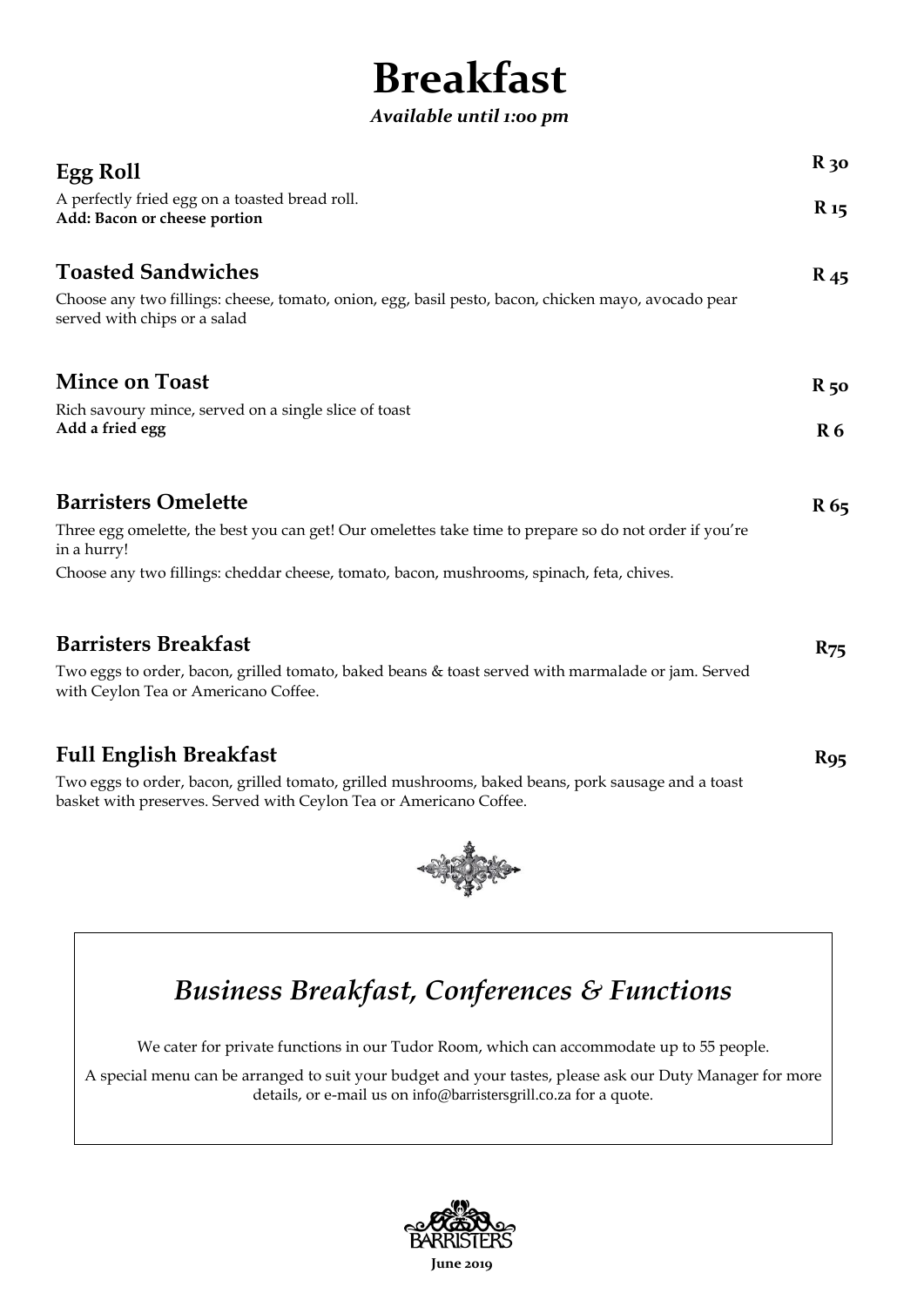### **Burgers**

#### **All burgers are served with chips included in the price!**

| <b>The Barristers Burger</b>                                                                                                      | R <sub>8</sub> o        |
|-----------------------------------------------------------------------------------------------------------------------------------|-------------------------|
| Our traditional burger, grilled to order, with onion relish, free range gherkins, tomato and<br>a lettuce leaf to keep Mum happy. |                         |
| Chicken or beef - your call  and if you'd like, we can crumb or grill the chicken breast.                                         | R <sub>6</sub>          |
| Add: Egg<br>Add: Bacon or cheese                                                                                                  | $R_{15}$                |
| Hawaiian Burger                                                                                                                   | <b>R</b> 90             |
| The Barrister's Burger with a grilled pineapple and sweet chilli sauce.                                                           |                         |
| <b>Camembert &amp; Cranberry</b><br>The Barrister's Burger with camembert cheese and cranberry jelly.                             | <b>R</b> <sub>105</sub> |
| <b>Bacon &amp; Blue Cheese</b>                                                                                                    | <b>R</b> 110            |
| The Barrister's Burger plus bacon and a creamy blue cheese sauce.                                                                 |                         |
| Spanish Burger                                                                                                                    | <b>R120</b>             |
| The Barrister's Burger plus caramelized onions sliced Chorizo sausage, melted cheese and grated<br>parmesan.                      |                         |
| <b>Mexican Burger</b>                                                                                                             | <b>R</b> 125            |
| The Barrister's Burger plus guacamole, sour cream and hot chilli sauce.                                                           |                         |
| <b>Gourmet Burger</b>                                                                                                             | <b>R</b> <sub>135</sub> |
| The Barrister's Burger plus bacon, guacamole and feta cheese - Full house!                                                        |                         |
| Club Sandwich                                                                                                                     | <b>R95</b>              |
| Bacon, cheese, lettuce, tomato, chicken mayo. Toasted and served with chips or salad.                                             |                         |
| <b>Steak Roll</b>                                                                                                                 | <b>R</b> <sub>115</sub> |
| 150g grilled sirloin steak, with rocket, fresh onion, tomato and a sauce of your choice.                                          |                         |
| <b>Additional Toppings</b>                                                                                                        |                         |
| Onion Ring (large), Fried Egg, Fresh Chillies                                                                                     | R <sub>6</sub>          |
| Cheddar Cheese, Feta, one Chilli Popper, 2 slices Bacon, Grilled Mushrooms, Crumbed Blue Cheese,<br>Pineapple                     | $R_{15}$                |
| Avocado, Chicken Portion                                                                                                          | $R_{20}$                |
| Extra Beef Pattie - did you know why they are called "patties"?                                                                   | $R_{35}$                |

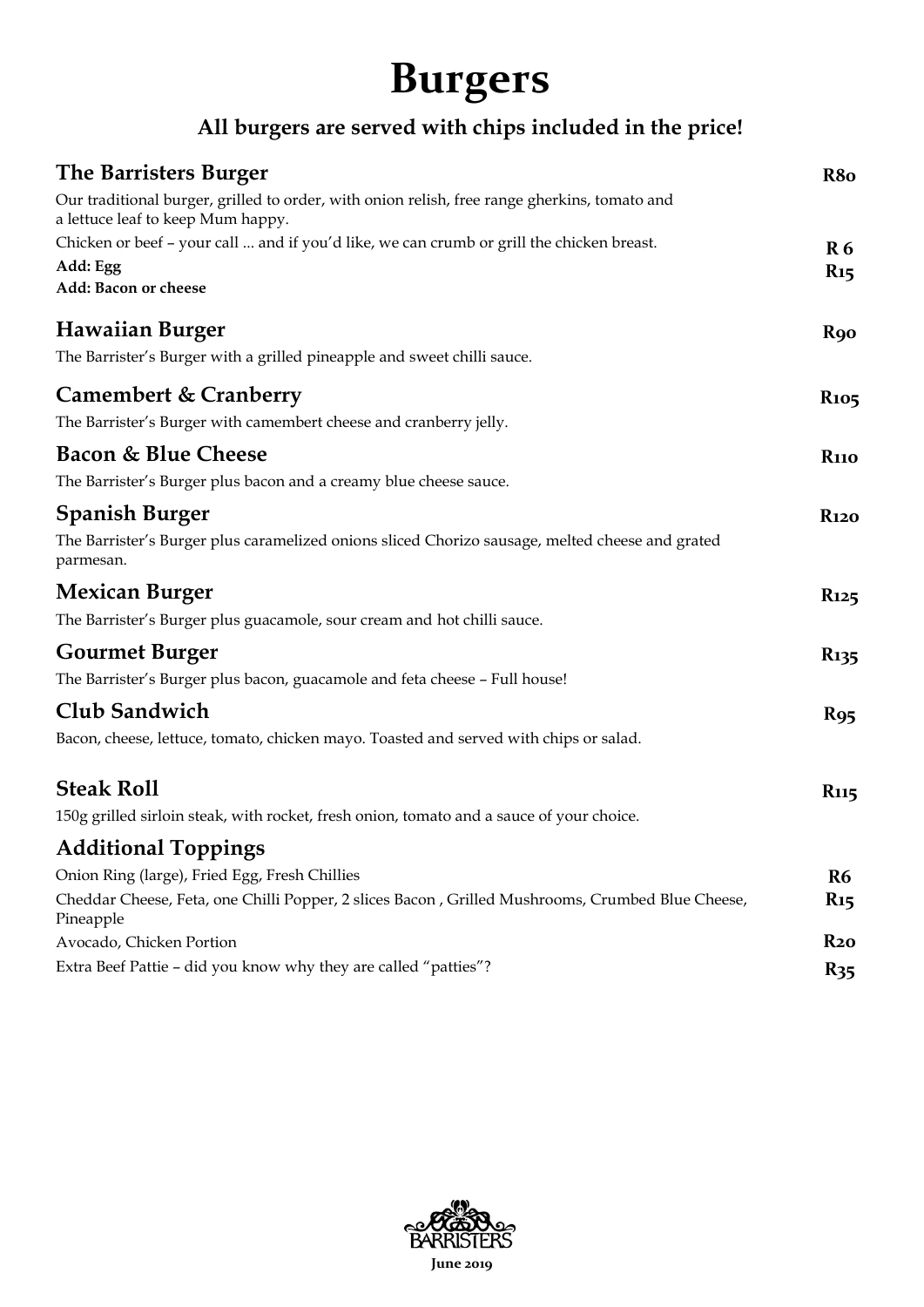### **Barristers Special Pub Lunches**

**Only R70.00 per serving throughout the Restaurant 7 Days a Week!**

**Available only for orders placed on site between 11 am and 6 pm on Weekdays And 11 am and 9 pm on Saturdays and Sundays.**

**No BYO wine or beverages allowed. On Public Holidays and with Takeaways add a surcharge of R5.**

**Macaroni and Cheese -** Creamy and cheesy macaroni sprinkled with paprika.

**Creamy Salmon Pasta -** Fettuccini, salmon, leeks, chives, capers in a creamy sauce

**Cottage Pie -** Traditional Cottage Pie, served with a side salad

**Chilli Con Carne -** Mildly spicy, Mexican style mince, served with rice and tortilla crisps.

**Spaghetti Bolognaise -** Al dente spaghetti, a rich bolognaise sauce and a sprinkling of grated Parmesan.

**Bangers & Mash -** Pork sausages, grilled onions, butternut and creamed spinach, mash and rich gravy.

**Barristers Beef Croquettes -** Pulled beef croquettes, served with mash and your choice of sauce

**Masala Steak with Mash or Rice -** Grilled Onions and Steak cubes, simmered in a creamy masala sauce

**The Hot Bull -** Cubed beef sautéed in a hot tomato/chilli sauce, served with fresh home baked bread.

**Chicken Livers -** Sautéed with smoky bacon, onions, masala paste and cream.

**Chicken Schnitzel -** Chicken fillets, crumbed and deep fried, served with a sauce of choice\* and chips.

**Grilled Chicken Breast -** Tender, chicken breast covered in a sauce of choice \*with chips or a side salad.

**Caesar Salad -** Cos lettuce, crispy bacon bits, anchovy fillets, capers and soft boiled egg.

**Chicken, Beef or Vegetable Stir Fry -** Chicken, Beef or Vegetarian tossed with cashew nuts, egg noodles and stir fry vegetables, prepared in sesame seeds and soya sauce, pineapple juice and fresh ginger.

**The Barristers Burger** - Our traditional burger, grilled to order, with onion relish, free range gherkin, tomato and a lettuce leaf, with chips or side salad at no extra cost! Chicken or beef – your call and if you'd like, we can crumb your chicken breast.

#### **Additional toppings and Sauces**

| Onion Ring (large), Fried Egg, Fresh Chillies                                                                                      | R <sub>6</sub>  |
|------------------------------------------------------------------------------------------------------------------------------------|-----------------|
| Cheddar Cheese, Feta, one Chilli Popper, 2 slices Bacon, Grilled Mushrooms, Crumbed Blue Cheese,<br>Pineapple                      | R <sub>15</sub> |
| Avocado, Chicken Portion                                                                                                           | $R_{25}$        |
| Extra Beef Pattie                                                                                                                  | $R_{35}$        |
| *Sauces - Barristers, Monkey Gland, Roquefort, Mushroom, Garlic Butter, Hot Chilli, Madagascar, Cheese, and<br>White Wine & Garlic | $R_{20}$        |

*On Sundays, All Day, why not enjoy a Barristers Pub Lunch with a Dessert for only R90*

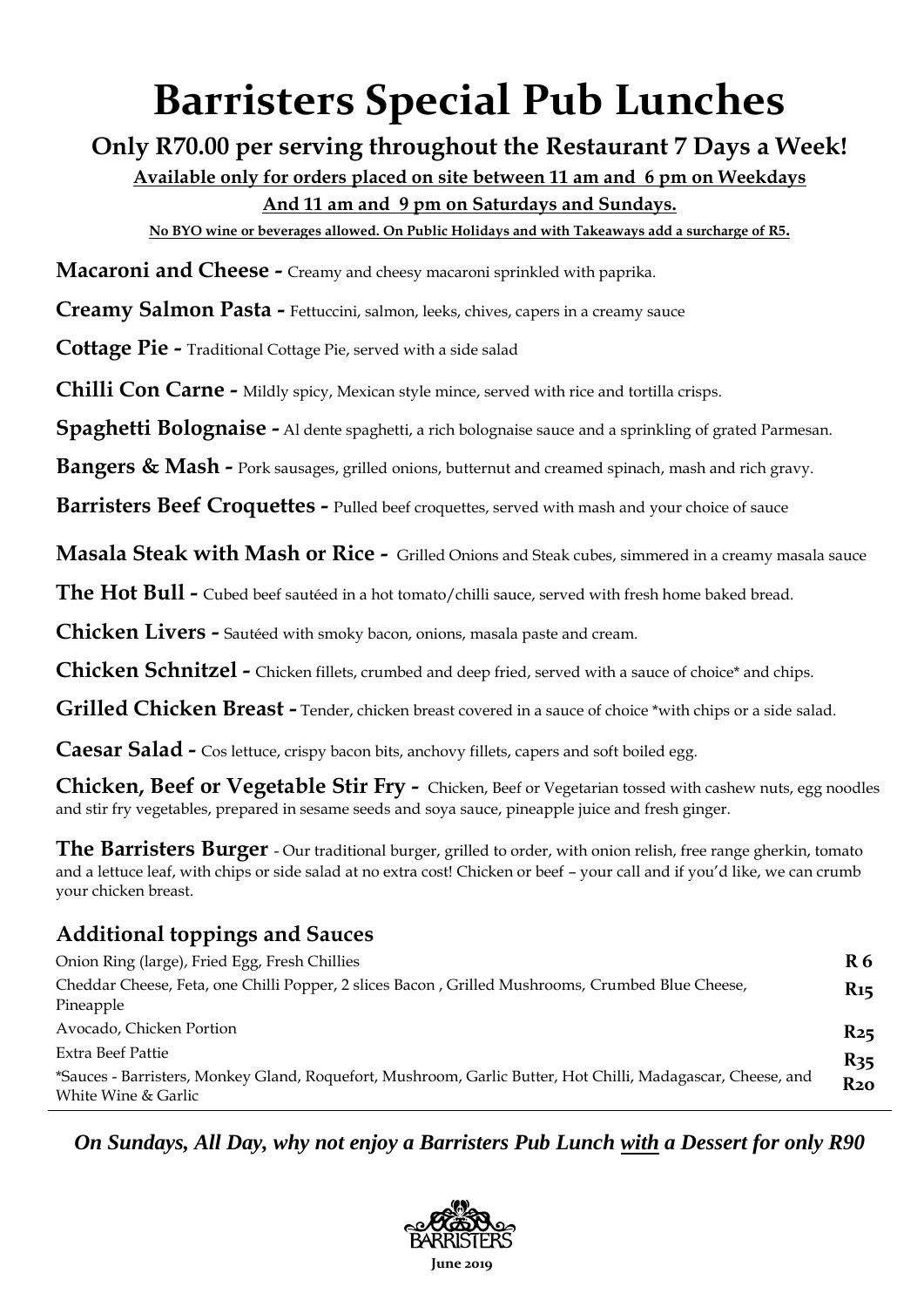# **Barristers Special Pub Lunches**

#### **Only R70.00 per serving throughout the Restaurant 7 Days a Week!**

**Available only for orders placed on site between 11 am and 6 pm on Weekdays** 

#### **And 11 am and 9 pm on Saturdays and Sundays.**

**No BYO wine or beverages allowed. On Public Holidays and with Takeaways add a surcharge of R5.**

**Steak, Egg & Chips** - Prime sirloin 150g, with a fried egg to order and chips.

**Fish & Chips -** Beer battered, or grilled hake served with chips and tartare sauce

**Calamari -** Battered and served with tartare sauce

#### **Wraps**

**Chicken Wrap -** Grilled in either lemon butter or masala paste, or crumbed and wrapped with rocket, lettuce feta and peppers.

- **Hawaiian Chicken Wrap** Chicken grilled in either lemon butter or masala paste, or crumbed and wrapped with lettuce, pineapple, carrot and a sweet chilli mayo dressing.
- **Chicken Parmesan Wrap** Grilled chicken strips coated with parmesan cheese, basil pesto mayo, avo, lettuce and coriander.
- **Grilled Vegetable Wrap (V)** Grilled carrots, peppers, baby marrow with feta, avocado, lettuce with a sweet honey dressing

#### **Flatbreads**

- **Grilled Vegetables –** Roast vegetables, roast seed humus and rocket.
- **Grilled Mushroom –** Grilled mushrooms in rosemary and a pinch of garlic, rocket and cream cheese.
- **B.L.T. –** Bacon, lettuce, tomato, basil pesto with a Greek dressing.
- **BBQ Brisket –** Slow roasted pulled beef, avocado, fresh cherry tomato and rocket.
- **Crispy Belly –** Slow roasted crispy belly, sweet corn, feta, avocado and rocket

**Aubergine Au Parmesan (***V)* - Layers of aubergine, baby marrow, home-made tomato sauce, herbs and parmesan cheese.

**Roast Beetroot & Butternut Salad** *(V)* - Beetroot gently roasted with our oven baked butternut; tossed in fresh salad leaves, rocket, and feta, with a final sprinkling of caramelized pumpkin seed. Drizzled with a balsamic reduction.

**Grilled Chicken Salad -** Tender chicken breast lightly grilled in either lemon butter or masala paste, or crumbed and deep fried and served with fresh garden salad, tomatoes, cucumber, olives, sliced capsicum and feta

#### *Fridays are Pie Days - Steak & Guinness Pie with Chips and Gravy*

Freshly made on Fridays. Unfortunately no takeaways!

We recommend that you phone before 11:00 am (021 671 7907) to reserve a pie for your lunch as we only make 24 pies!

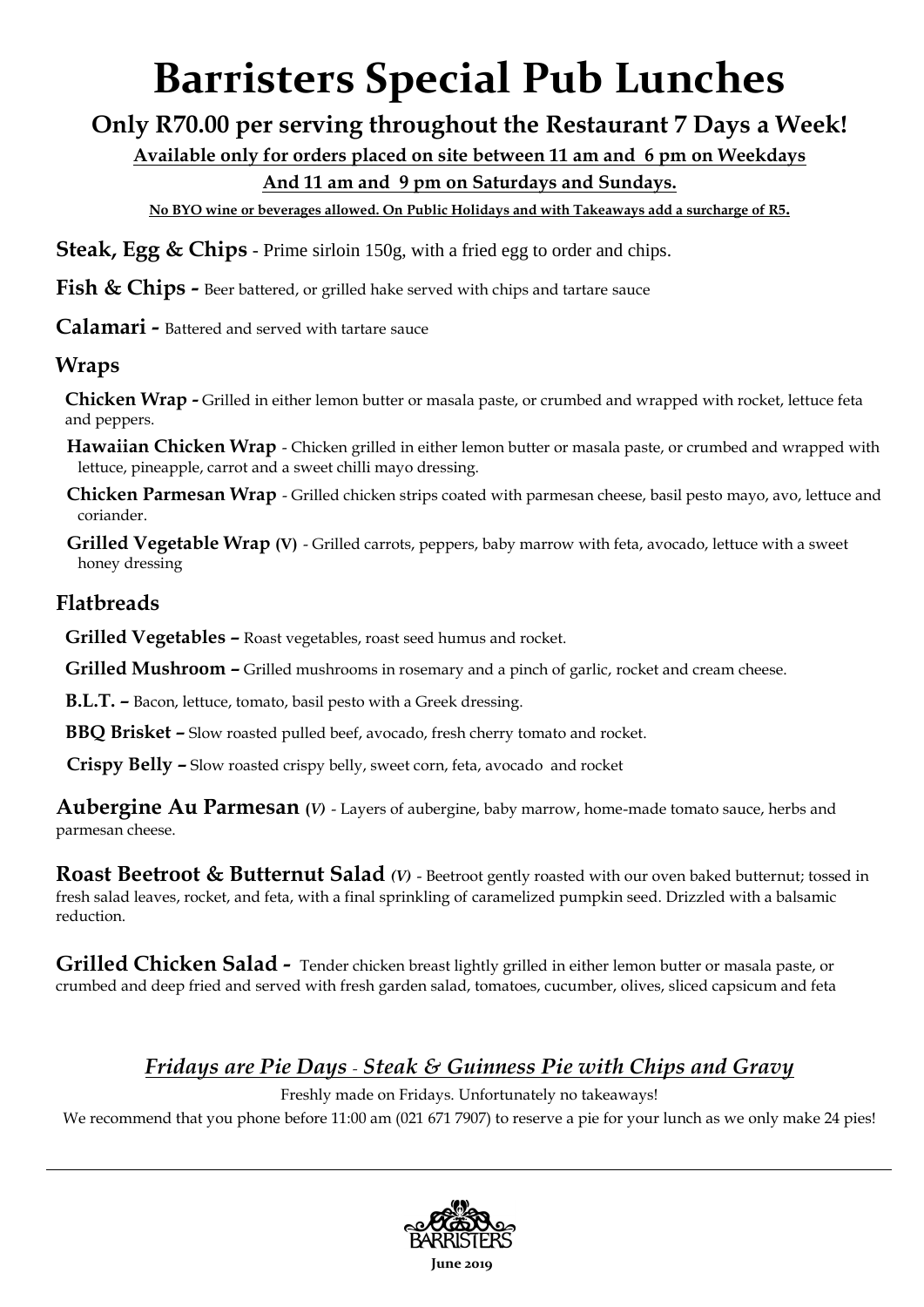## **Pizzas, Pasta & Vegetarian Dishes**

**Only available for orders placed on site before 8:00 pm. R5 surcharge on any takeaways.**

**Please note that our pizzas are prepared at Porters and may arrive before or after any Barristers meals served at your table.**

**Our pizzas are all thin based and freshly made at Porters our takeaway store next door**

#### **Pizza**

| Vegetarian (V) -<br>Flatbread with Hummus, aubergine, courgette, peppers and rocket | R8 <sub>5</sub>         |
|-------------------------------------------------------------------------------------|-------------------------|
| <b>Basil Pesto</b><br>Cherry Tomatoes, basil pesto and mozzarella                   | <b>R</b> 115            |
| Regina<br>Ham and mushroom                                                          | <b>R</b> <sub>115</sub> |
| Tropical<br>Ham and pineapple                                                       | <b>R</b> <sub>115</sub> |
| The Bacon<br>Bacon and feta                                                         | R <sub>125</sub>        |
| The Barbeque<br>Caramelized onion, BBQ chicken, and pineapple                       | <b>R</b> <sub>125</sub> |
| <b>Pork Belly</b><br>Pulled pork, bacon, jalapenos, pineapple and coriander         | <b>R</b> <sub>135</sub> |
| Peri-Peri<br>Chorizo, peri-peri prawns, peppers and sweet chilli jam                | $R_{155}$               |

#### **Pastas & Vegetarian Dishes**

| Tomato Pesto Fettuccini (V)<br>Fettuccini tossed in tomato, basil pesto and olives; sprinkled with Parmesan cheese.                          | $R_{75}$                |
|----------------------------------------------------------------------------------------------------------------------------------------------|-------------------------|
| <b>Artichoke Pasta</b><br>Sliced artichokes, roasted aubergine, a hint of lemon served in a creamy sauce; optional Crispy bacon              | R8 <sub>5</sub>         |
| Aubergine Au Parmesan (V)<br>Layers of aubergine, baby marrow, home-made tomato sauce, herbs and parmesan cheese. with a fresh salad.        | R85                     |
| <b>Creamy Salmon Pasta</b><br>Fettuccini, salmon, leeks, chives, capers in a creamy sauce and a sprinkle of parsley.                         | $R_{95}$                |
| <b>Chicken Pesto Pasta</b><br>Grilled chicken strips, mushrooms, roasted cherry tomatoes, basil pesto and a hint of cream and parmesan.      | <b>R</b> <sub>105</sub> |
| Beef & Chorizo Fettuccini<br>Beef strips, sautéed chorizo, sun dried tomato pesto, fresh herbs, a drizzle of cream and tossed in fettuccini. | <b>R</b> 110            |
| Chicken & Prawn Curry<br>A spicy fragrant Thai coconut chicken and prawn curry; served with egg noodles.                                     | <b>R</b> 135            |

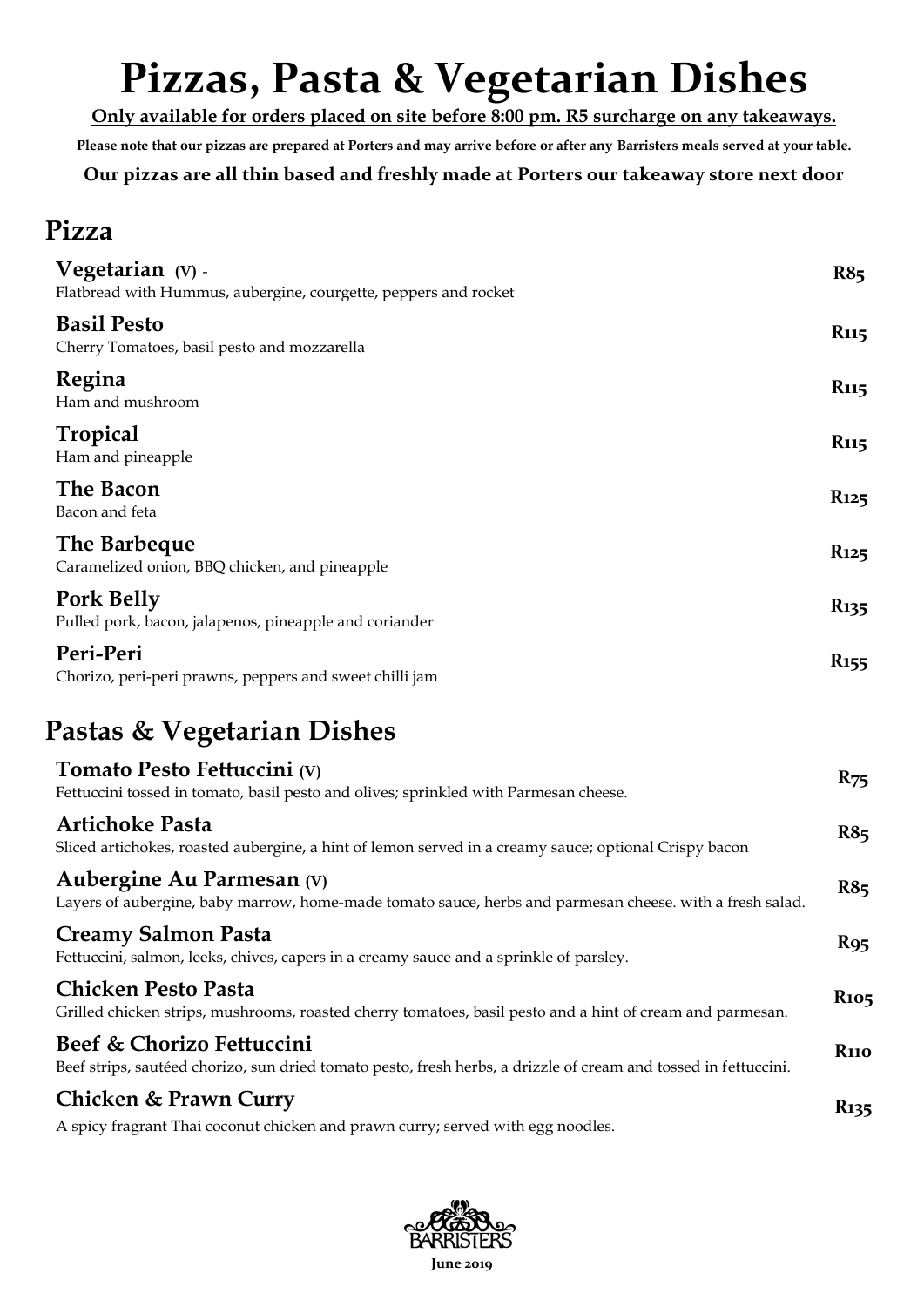#### **Starters**

| Crumbed Mushroom $(V)$                                                                                                                                            | $R_{70}$        |
|-------------------------------------------------------------------------------------------------------------------------------------------------------------------|-----------------|
| Crumbed and deep fried mushrooms and served with tartare sauce.                                                                                                   |                 |
| <b>Chicken Livers</b><br>Chicken livers sautéed with smoky bacon, garlic, masala spice and cream; served with Barristers home-made<br>bread.                      | $R_{70}$        |
| Deep Fried Camembert $(v)$                                                                                                                                        | $R_{70}$        |
| Camembert (half-round) crumbed and deep fried, served with cranberry sauce, beer & balsamic caramelized<br>onions and accompanied by Barristers' home-made bread. |                 |
| <b>Roquefort Brown Mushroom</b> (V)                                                                                                                               | $R_{70}$        |
| A large brown mushroom battered and deep fried; served with a garnish of rocket and a tangy Roquefort<br>sauce. Rich and incredibly delicious starter.            |                 |
| Calamari                                                                                                                                                          |                 |
| Calamari strips, battered and then deep fried, and served with tartare sauce and a wedge of fresh lemon                                                           | $R_{70}$        |
| Grilled and served a spicy tomato, tequila and lemon sauce.                                                                                                       | $R_{75}$        |
| <b>Cardiff Escargot</b>                                                                                                                                           | R <sub>80</sub> |
| Snails, gently pan fried with bacon and garlic butter; topped with a white wine and garlic cream sauce and<br>served with fresh bread.                            |                 |



 $\textbf{DUXES} \text{ PLATE} = \{ \textit{From a Daguerrotype} \text{ } s_d \text{ } \text{Bram} \}.$ 

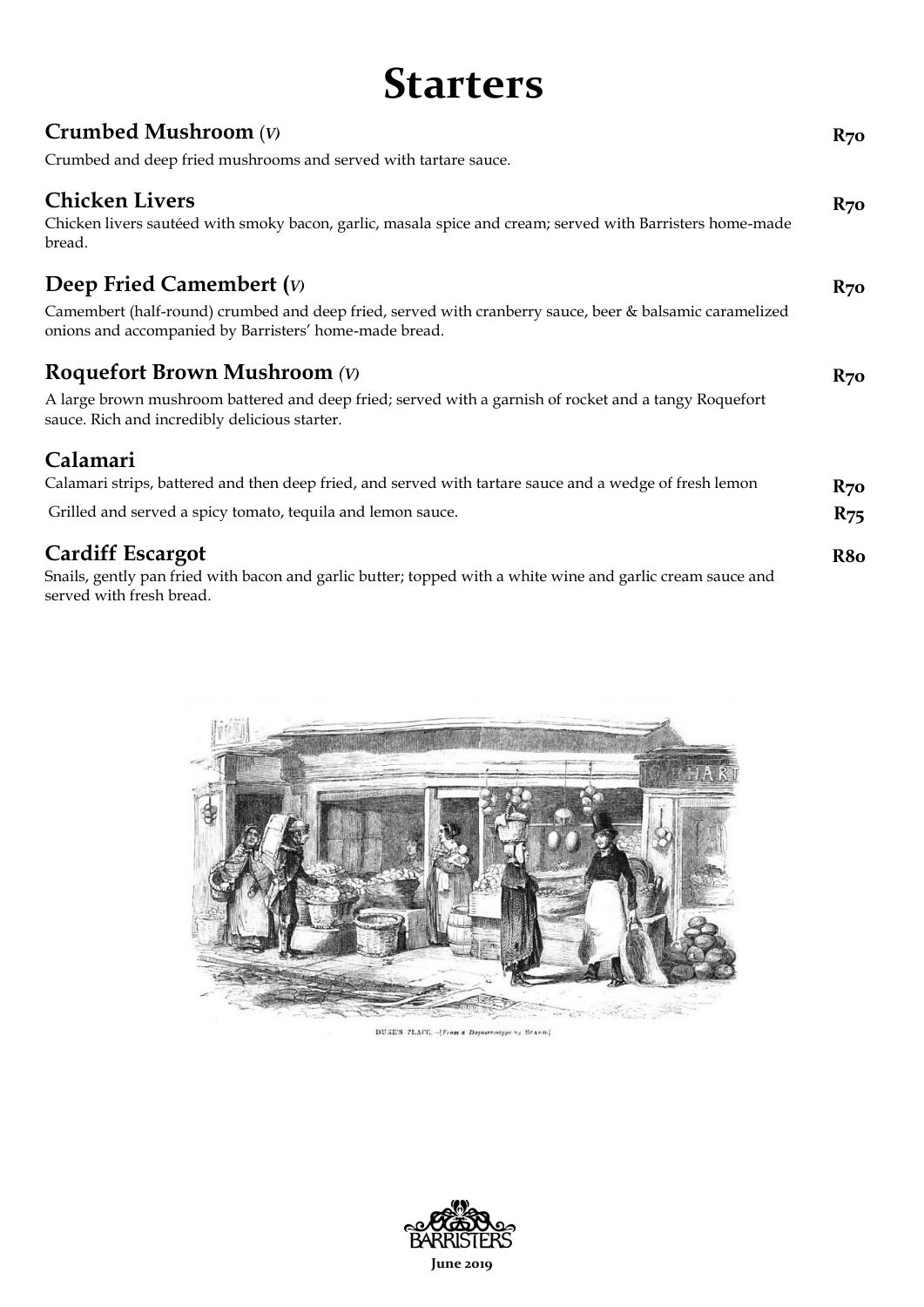### **Salads**

| Newlands Village Salad $(v)$<br>A fresh green salad with feta, red onion, cucumber, sliced capsicum, tomatoes, peppadews, olives and a<br>sprinkling of toasted sesame seeds.                                                                                                   | $R_{35}/R_{55}$                                                                          |
|---------------------------------------------------------------------------------------------------------------------------------------------------------------------------------------------------------------------------------------------------------------------------------|------------------------------------------------------------------------------------------|
| <b>Greek Salad</b> (V)<br>A fresh green salad with feta, red onion, cucumber, tomatoes, olives.                                                                                                                                                                                 | $R_{35}/R_{55}$                                                                          |
| <b>Masala Steak and Avo Salad</b><br>Steak strips grilled in Barristers Masala sauce and served on a bed of iceberg and coriander. Topped with<br>Avo slices, caramelised cashew nuts, Roast Cherry tomatoes and red onion.                                                     | R85                                                                                      |
| <b>Roquefort Salad</b>                                                                                                                                                                                                                                                          | R <sub>8</sub> o                                                                         |
| Fresh peppery rocket, sliced mushroom, crispy bacon bits and croutons tossed together, with a snowfall of<br>crumbled Roquefort cheese, served with a Roquefort cheese dressing on the side.                                                                                    |                                                                                          |
| Caesar Salad<br>Traditional Caesar salad, with cos lettuce, crispy bacon bits, anchovy fillets, capers and halved soft boiled<br>egg. Served with a Caesar dressing.                                                                                                            | R8o                                                                                      |
| or add grilled chicken (masala, lemon butter or crumbed) and enjoy a Chicken Caesar Salad                                                                                                                                                                                       | <b>R</b> 90                                                                              |
| <b>Roast Beetroot &amp; Goats Cheese Salad (V)</b>                                                                                                                                                                                                                              | R85                                                                                      |
| Goat's cheese tossed with fresh salad leaves, rocket, roast beetroot, caramelized onion and roasted cherry<br>tomatoes.                                                                                                                                                         |                                                                                          |
| Barristers Roast Vegetable and Barley Salad (V)                                                                                                                                                                                                                                 | $R_{70}$                                                                                 |
| Roast Peppers, aubergine, roast onions, baby marrow and butternut. Our Barley is prepared and we add red<br>kidney beans, sauté leeks, celery and then dressed in a light vinaigrette and a drizzle of balsamic reduction<br>and toasted sesame seeds and cubes of Danish feta. |                                                                                          |
| <b>Additional Toppings</b>                                                                                                                                                                                                                                                      |                                                                                          |
| Boiled egg, Fresh Chilli<br>Cheddar, Feta, Parmesan Cheese, crumbled blue cheese, anchovies, pineapple pieces<br>Avocado, bacon, mushrooms or grilled chicken<br>Grilled Sirloin/rump strips or Grilled Fillet 100g                                                             | R <sub>6</sub><br><b>R</b> <sub>15</sub><br>$R_{20}$<br>R <sub>30</sub> /R <sub>60</sub> |

**All salads come with a choice of –**

**Traditional Vinaigrette, Creamy French Dressing, Mayonnaise, Olive Oil or Balsamic Vinegar**

**Please check our salad menu for more vegetarian options**

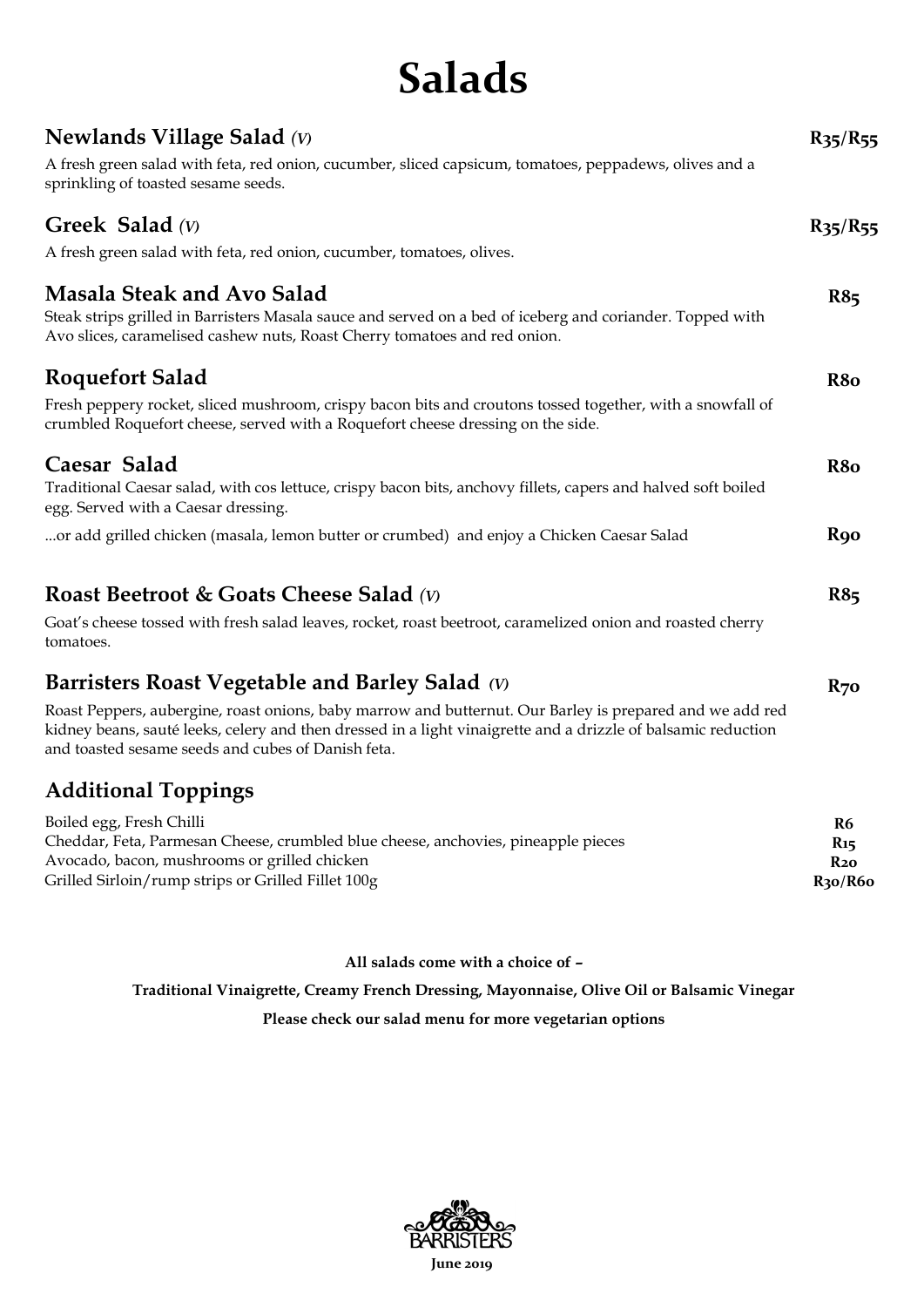## **Seafood**

| Thai Seafood Soup<br>Tender calamari strips, and prawn meat, fresh line fish simmered in a Barristers Thai coconut milk<br>broth. | <b>R</b> 95             |
|-----------------------------------------------------------------------------------------------------------------------------------|-------------------------|
| Calamari                                                                                                                          |                         |
|                                                                                                                                   |                         |
| Calamari strips, battered and then deep fried, and served with tartare sauce and a wedge of fresh<br>lemonor                      | <b>R</b> <sub>105</sub> |
| Grilled and served in a spicy tomato, tequila and lemon sauce                                                                     | R <sub>115</sub>        |
| Fish & Chips                                                                                                                      | R <sub>115</sub>        |
| Beer battered, or grilled hake in lemon butter served with chips, tartare sauce and a wedge of fresh<br>lemon.                    |                         |
| <b>Grilled Sole</b> (Subject to availability)                                                                                     | $R_18_5$                |
| Sole (270 - 300g) grilled in a lemon or garlic butter.                                                                            |                         |
| Catch of the Day (Subject to availability)                                                                                        | R <sub>165</sub>        |
| Chef's choice of FRESH FISH of the day - grilled to perfection in garlic or lemon butter or blackened<br>with a Masala spice.     |                         |

## **Chicken**

| <b>Chicken Schnitzel</b>                                                                                                                                                                                   | <b>R</b> <sub>105</sub> |
|------------------------------------------------------------------------------------------------------------------------------------------------------------------------------------------------------------|-------------------------|
| Chicken fillet lightly crumbed with panko and deep fried. Served with your choice of sauce.                                                                                                                |                         |
| <b>Chicken Parmesan</b>                                                                                                                                                                                    | <b>R</b> <sub>105</sub> |
| Fillets of chicken breasts filled with parmesan cheese grilled and served with a tomato basil pesto sauce<br>and served in our copper pan.                                                                 |                         |
| <b>Chicken Stir Fry</b>                                                                                                                                                                                    | <b>R</b> 110            |
| Tender strips of chicken, tossed with cashew nuts, egg noodles and stir fry vegetables, prepared in<br>sesame seeds and soya sauce, pineapple juice and fresh ginger.                                      |                         |
| <b>Barristers Cordon Bleu Chicken</b>                                                                                                                                                                      | <b>R</b> <sub>125</sub> |
| Tender chicken breasts filled with bacon and cheddar cheese, traditionally topped with a creamy caper<br>and white wine sauce (or you may choose a sauce from the following: *Barristers Sauce, Roquefort, |                         |
| Mushroom, Hot Chilli, Madagascar, Cheese, and White Wine & Garlic) all served on a bed of cream<br>spinach.                                                                                                |                         |

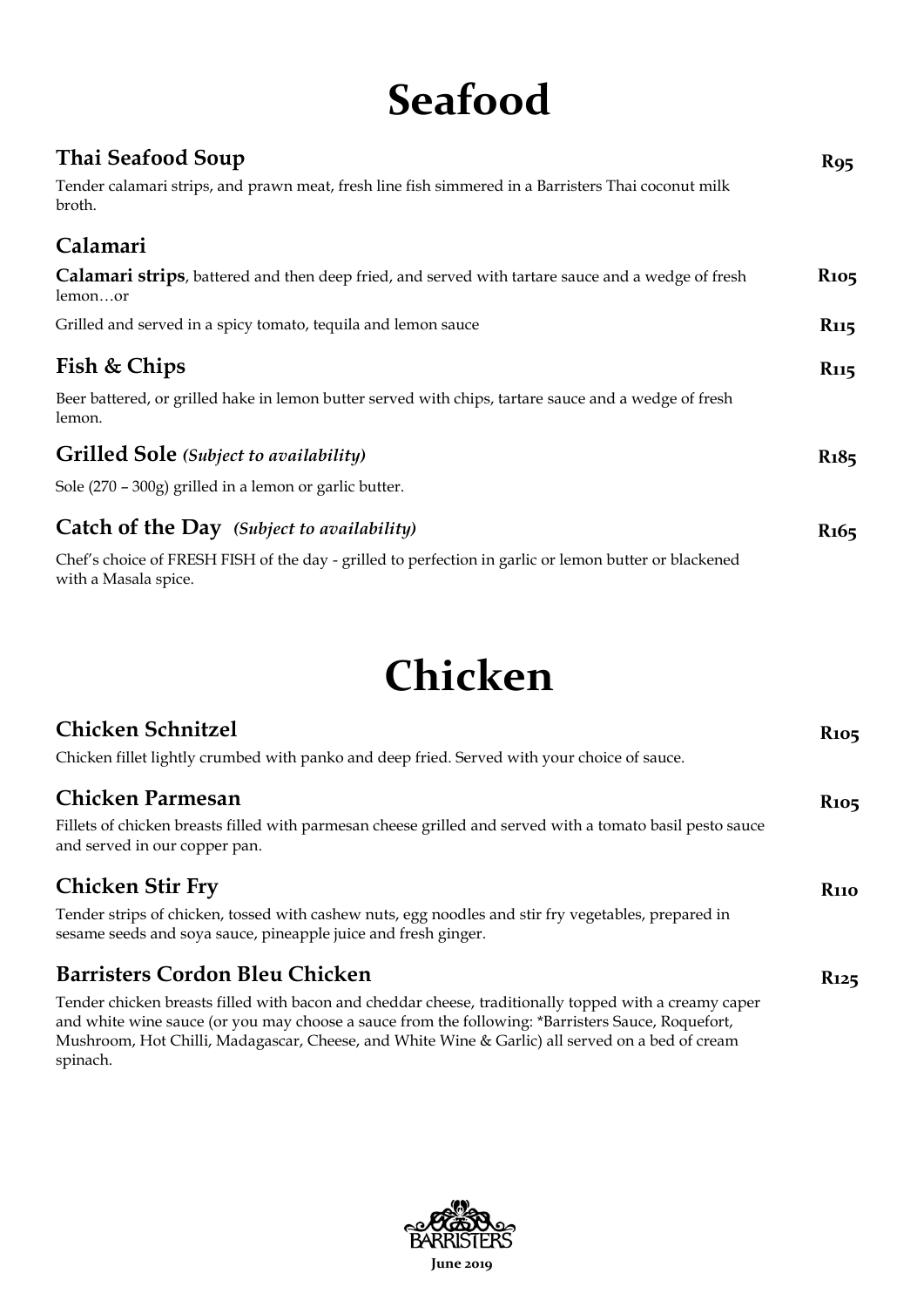### **Steaks & Grills**

#### **The Best of Barristers ~ Our Famous Aged Steak Collection**

Prices below include a generous portion of any one of the following: chips, potato wedges, baked potato, mash, rice**,** side salad, butternut and creamed spinach or stir fry vegetables

**If you do not wish to have your grill with our basting sauce, please advise your Waiter when you order**

|                                                                                                                                                             | 200g                     | 300g                          | 500g             |
|-------------------------------------------------------------------------------------------------------------------------------------------------------------|--------------------------|-------------------------------|------------------|
| <b>Rump or Sirloin</b>                                                                                                                                      | <b>R</b> 135             | R <sub>165</sub>              | R <sub>275</sub> |
| <b>Fillet or Ribeye</b>                                                                                                                                     | <b>R</b> <sub>16</sub> o | R <sub>1</sub> 8 <sub>5</sub> | R <sub>305</sub> |
| <b>The Rosemary Steak</b><br>Cut of your choice from above, covered in pan fried rosemary, olive oil, black pepper & a hint of garlic.                      |                          |                               | Add $R_{25}$     |
| The "Brandy Pepper" Butter Steak<br>Cut of your choice from above, served with Brandy Pepper Butter.                                                        |                          |                               | Add $R_{25}$     |
| <b>Creamy Honey and Mustard Sauce</b>                                                                                                                       |                          |                               | Add $R_{25}$     |
| Cut of your choice above, served with a creamy Wholegrain and English mustard sauce                                                                         |                          |                               |                  |
| <b>Buttery Bacon Shallot</b>                                                                                                                                |                          |                               | Add $R_{25}$     |
| Cut of your choice from above served with tender buttery bacon shallots & thyme.                                                                            |                          |                               |                  |
| The "Gavel" Steak                                                                                                                                           |                          |                               | Add $R_{35}$     |
| Cut of your choice from above, topped with bacon, onion, cream and masala spice.                                                                            |                          |                               |                  |
| Livers are optional so please advise us if you do <u>not</u> want livers.                                                                                   |                          |                               |                  |
| The Spicy Pear & Blue Cheese Steak                                                                                                                          |                          |                               | Add $R_{35}$     |
| Cut of your choice from above, with sliced pear that has been poached in a fragrant honey sauce, with a<br>hint of curry; topped with crumbled blue cheese. |                          |                               |                  |
| The "Rossini"                                                                                                                                               |                          |                               | Add $R_{35}$     |
| Cut of your choice from above, pan-fried with mushrooms in a red wine sauce.                                                                                |                          |                               |                  |

*Livers are optional so please advise us if you do not want livers.*



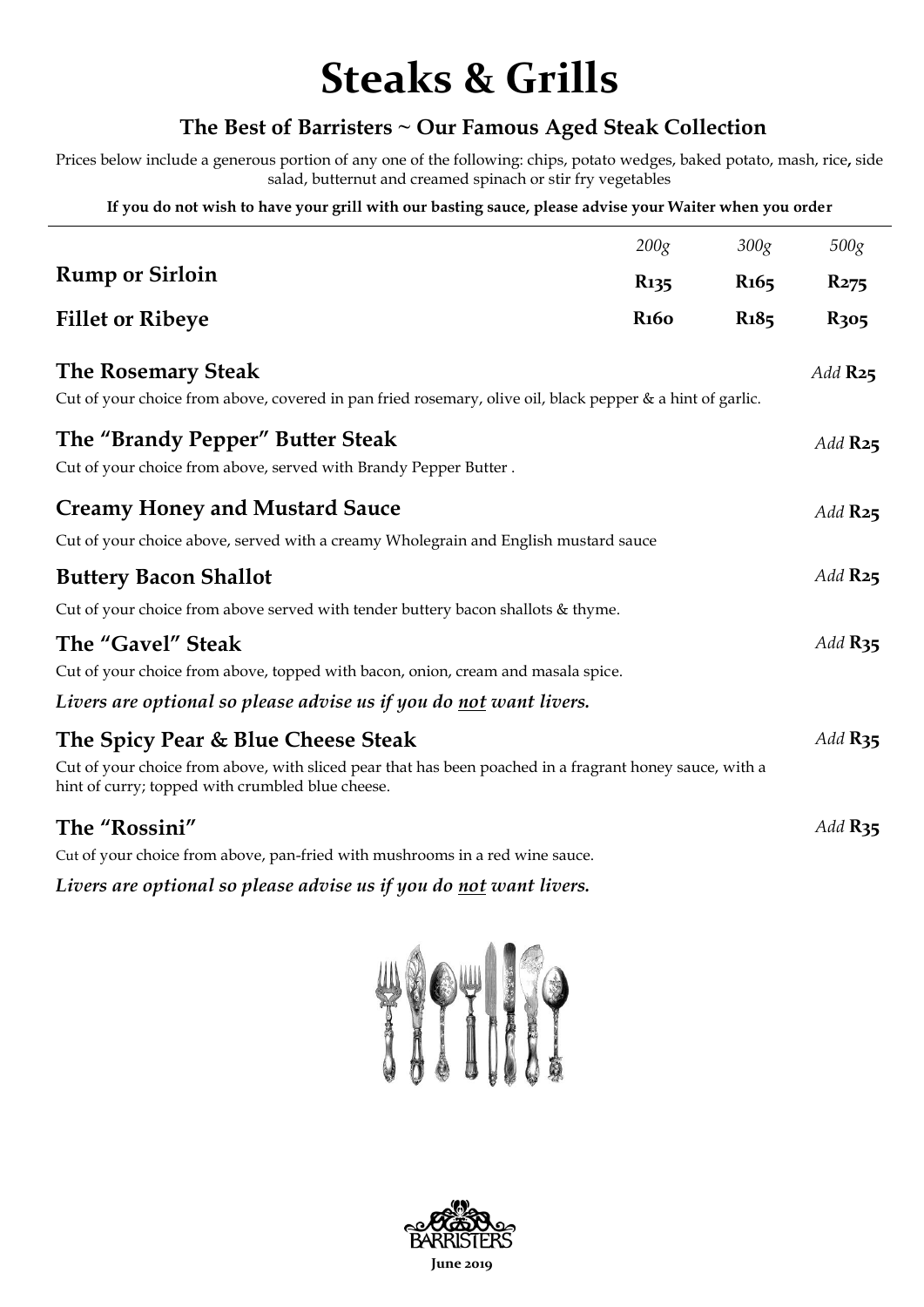### **Steaks & Grills**

BARRISTERS Grill Room has built up a reputation for serving some of the finest grills in Cape Town. By offering a selection of the best cuts, sourced from long standing suppliers, which are aged on site, we are able to give you a special dining experience.

We still use the secret Barristers basting sauce recipe, which was developed in 1980.

**If you do not wish to have your grill with our basting sauce, please advise your Waiter when you order**

| The Beef Espetada                                                                                                                                                     | <b>R</b> 145            |
|-----------------------------------------------------------------------------------------------------------------------------------------------------------------------|-------------------------|
| Beef cubes grilled to order; served on a skewer with peppers, onions and a large measure of garlic butter.                                                            |                         |
| <b>Karoo Lamb Chops</b>                                                                                                                                               | <b>R</b> <sub>170</sub> |
| Three choice grade loin chops basted, grilled and served with traditional mint jelly.                                                                                 |                         |
| <b>Pork Ribs</b>                                                                                                                                                      | <b>R</b> <sub>185</sub> |
| ± 600g Rack of pork ribs, skilfully grilled and marinated in a barbeque sauce.                                                                                        |                         |
| <b>T-Bone</b>                                                                                                                                                         | <b>R</b> <sub>185</sub> |
| 500g cut, matured and grilled to order.                                                                                                                               |                         |
| Picanha                                                                                                                                                               |                         |
| half portion $\pm$ 450 grams                                                                                                                                          | <b>R215</b>             |
| full portion $\pm 900$ grams                                                                                                                                          | R <sub>395</sub>        |
| Picanha is a Brazilian term which describes the tender and fatty top cut of the rump.                                                                                 |                         |
| The Picanha is deeply scored, rubbed with rock salt, lightly basted with the famous Barristers basting and<br>then grilled to your liking. Not for the faint hearted. |                         |
| <b>Side Orders and Sauces</b>                                                                                                                                         |                         |
| Sauces -                                                                                                                                                              | $R_{20}$                |
| Barristers, Monkey Gland, Roquefort, Mushroom, Garlic Butter, Hot Chilli, Madagascar, Cheese, and<br>White Wine & Garlic                                              |                         |
| Chilli freshly chopped                                                                                                                                                | R <sub>10</sub>         |
| Rice, potato wedges, baked potato or mash                                                                                                                             | $R_{20}$                |
| Chips                                                                                                                                                                 | $R_{25}$                |
| Stir fry vegetables, butternut and creamed spinach or a side salad                                                                                                    | $R_3$ o                 |
| Onion rings                                                                                                                                                           | $R_3$ o                 |
| Potato Skins with crème fraiche                                                                                                                                       | $R_3$ o                 |
| Grilled Mushrooms                                                                                                                                                     | $R_{35}$                |
|                                                                                                                                                                       |                         |